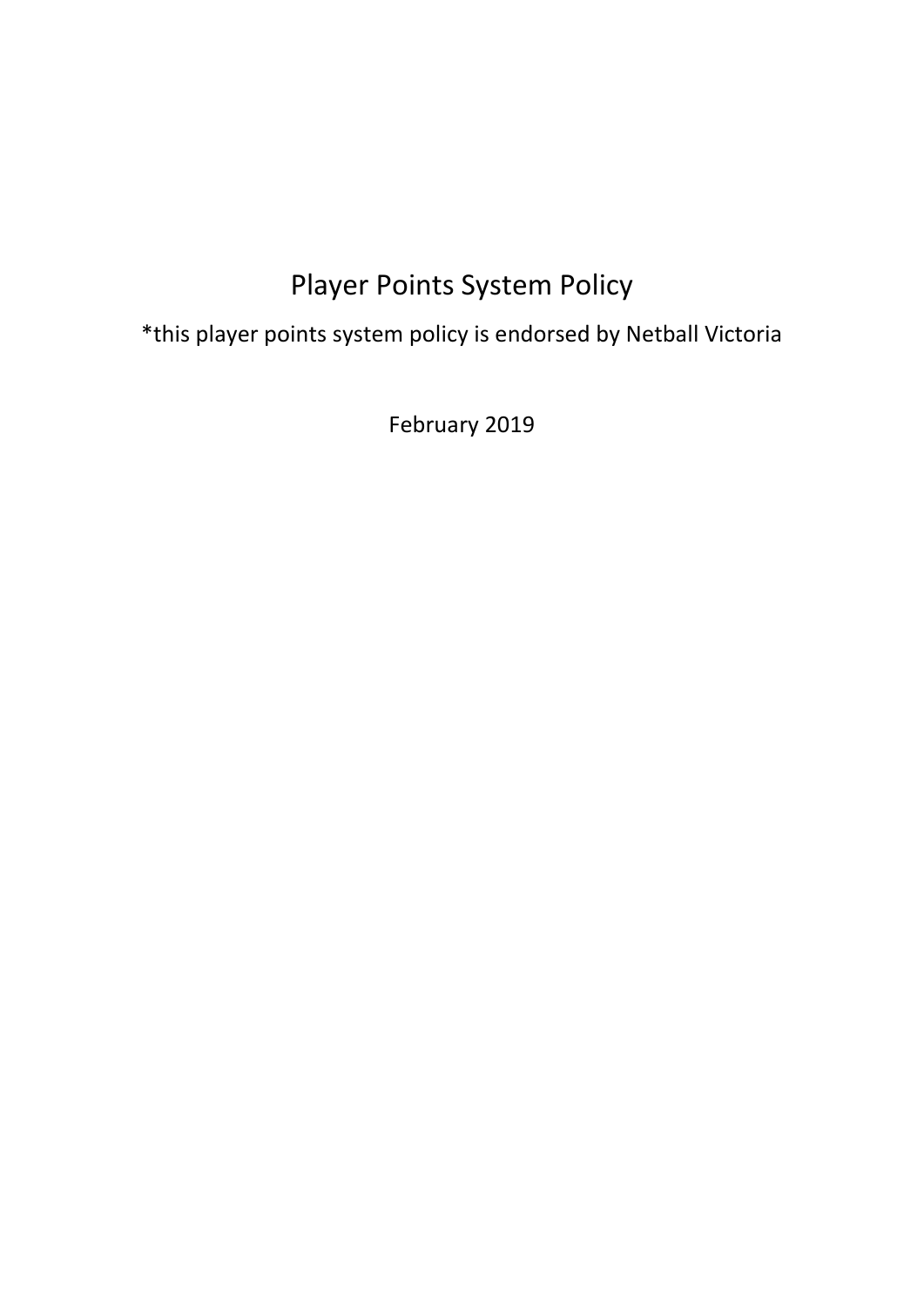## AFL Barwon PLAYER POINTS SYSTEM (PPS) POLICY

### **1. Objective of the AFL Barwon Player Points System**

AFL Barwon in conjunction with Netball Victoria believes the equalisation of community netball competitions is vital for the growth and sustainability of community netball. The AFL Barwon Netball Player Points System (PPS) has been created as an equalization measure for the Netball competitions in the AFL Barwon Region.

Even fair competitions lead to interest in growth in participation, which leads to stronger clubs and stronger competitions. Even competitions allow players, supporters and club volunteers the chance to turn up on any given match day with the knowledge that the outcome of the game is uncertain and that their team has an even chance of winning. This mindset motivates people to become and remain engaged with their community club and provide rewards and recognition to all those that assist in putting a team out on the court.

The objectives of the AFL Barwon PPS policy are as follows, to:

- 1. Promote player loyalty and junior development
- 2. Support the role of volunteers undertake in managing their clubs by:
	- Minimising the need to fundraise for player payments
	- Providing a more competitive environment on field, that encourages more volunteers to support at club level
	- Providing incentive to spend more time and effort in the development of Netball, a welcoming environment and growing the game within the local community
- 3. Support the Equalisation of the community netball competitions
- 4. Ensure teams fielded in the competitions are strong and as equally matched as possible
- 5. Provide the best opportunities for players to develop and display their skills
- 6. Provide opportunities to compete at a community level within an orderly and fair system
- 7. Enable team spirit and public support
- 8. Encourage community and corporate sponsorships of Community Clubs
- 9. Reduce the inflationary nature of player payments to assist clubs survive financially and reduce financial burden/stress on clubs

This PPS policy sets out a framework of rules and guiding principles in relation to a player points system which should be adopted by community clubs in order to achieve the above objectives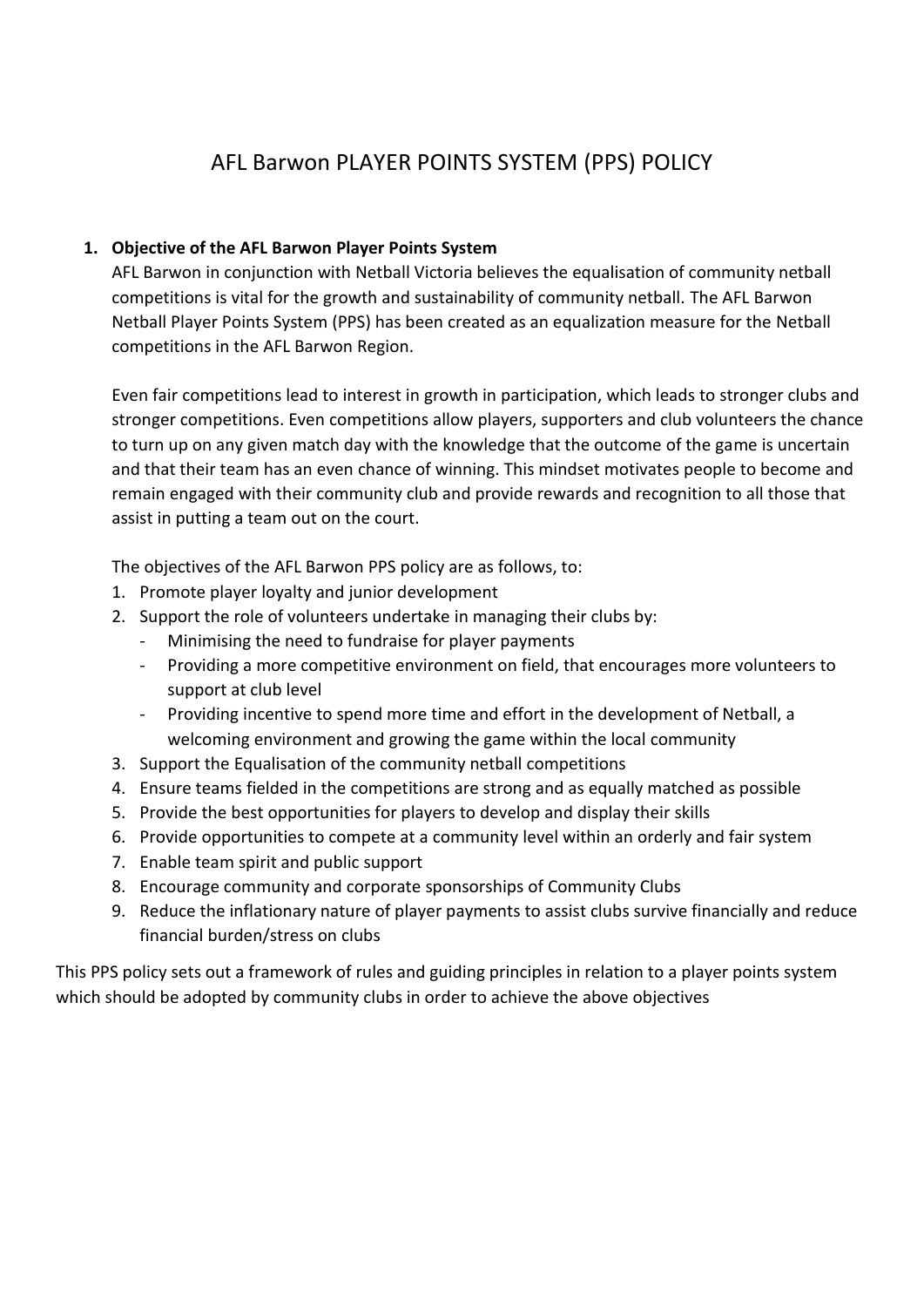#### 2. **DEFINITIONS**

- **2.1 ANL-** Australian Netball League
- **2.2 Category-** player points category which determines the base allocation of the Player Points Allocation for a player
- **2.3 Community Club or 'Club'-** Netball club which participates within a community netball competition that does not include State Leagues (VNL, ANL or SUNCORP)
- **2.4 Competition-** Victorian Netball competition in which the community club participates in official fixtured matches
- **2.5 Football Netball League-** Netball competition that is run in conjunction with local Australian Rules Football Competitions
- **2.6 First Home & Away Match-** first official competition match for the home and away season of a competition
- **2.7 Netball Victoria-** Netball Victoria state governing body
- **2.8 Player Points Allocation-** total number of points allocated to an individual player in a senior team taking into consideration the player points category that applies to each player and any additional points or deducted points accordance with this PPS policy
- **2.9 PPS Policy-** community club sustainability player points policy as amended by Netball Victoria from time to time
- **2.10 Season-** community netball season between April 1<sup>st</sup> and 30 September each year (or such agreed dates)
- **2.11 Season of Service-** season where a player has player a minimum qualification quarters as stipulated in the Football Netball Leagues by laws
- **2.12 Total Team Points-** total amount of points allocated to a specific senior team by a Football Netball League for each season in accordance with this PPS policy
- **2.13 VNL-** Victorian Netball League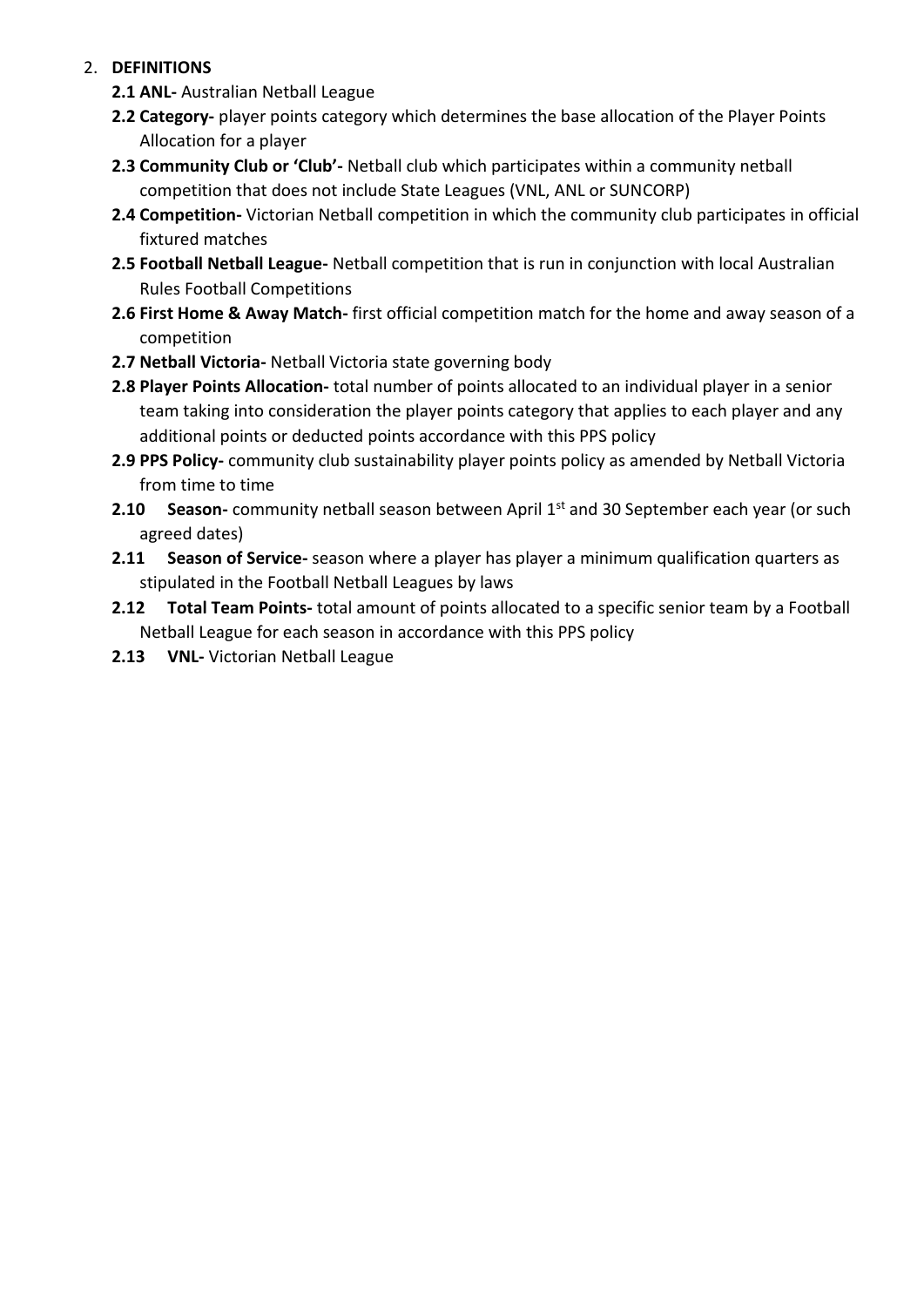#### 3. **Affiliated Football Netball Leagues Responsibilities**

Each Football Netball League affiliated to AFL Barwon

#### **Total Team Points**

- **3.1** Determine the maximum permitted Total Team Points that may be allocated to any individual club for the ensuing season.
- **3.2** Determine the Total Team Points allocation per A Grade Team for the ensuing season.
- **3.3** will consider all applications from Community Clubs for the allocation of additional Total Team Points in accordance with AFL Barwon Local PPS By Laws.
- **3.4** may allocate additional points or apply deductions to Total Team Points to specific Community Clubs in accordance with the AFL Barwon Local PPS By Laws to manage unique local conditions and meet the needs of local Community Clubs and the relevant senior Competitions.

#### **Player Points Allocation**

- **3.5** will liaise with Community Club's to ensure Player Point Allocations are entered via League Netball Manager prior to any players first A grade Home and Away Match of each season and will confirm the Player Point Allocations entered by the community club
- **3.6** as part of the Player Point Allocation process, Football Netball Leagues may provide the opportunity for clubs to seek reassessment of any player's Player Point Allocation. Any reassessment against the Player Point Allocation should be made in accordance with the AFL Barwon Local PPS By Laws
- **3.7** once the process in clauses 3.5 and 3.6 has been undertaken, any player's Player Point Allocation will be fixed for that season.

#### 4. **Affiliated Club Responsibilities**

Each affiliated Community Club

- **4.1** will determine each Player's Points Allocation for its A Grade squad. This determination may include any additions or deductions applicable to each player in accordance with this PPS Policy. See clauses 6 and 7 and appendices 12.1 for applicable flow chart to assist in this process
- **4.2** will submit Player Points Allocations to Netball Manager prior to the relevant Community Club's first Home and Away match of each season, or a players first A Grade Home and Away Match
- **4.3** acknowledges that if a Community Club does not follow this procedure and decides to play a player in a match in an A Grade Competition, who has not had their Player Points Allocation approved and submitted to the Netball Manager, that club will risk of any subsequent enforcement penalty as determined by the relevant Football Netball League in accordance with this PPS Policy
- **4.4** will ensure on match days the A Grade Team does not exceed that Club's Total Team Points. For the avoidance of doubt, Community Clubs may recruit above their allocated points in any given Season but must comply with the Total Team Points allocation on match days.
- **4.5** may make an application to the AFL Barwon Commission for the allocation of additional Total Team Points in accordance with the AFL Barwon Local PPS By Laws (i.e. for unique local circumstances).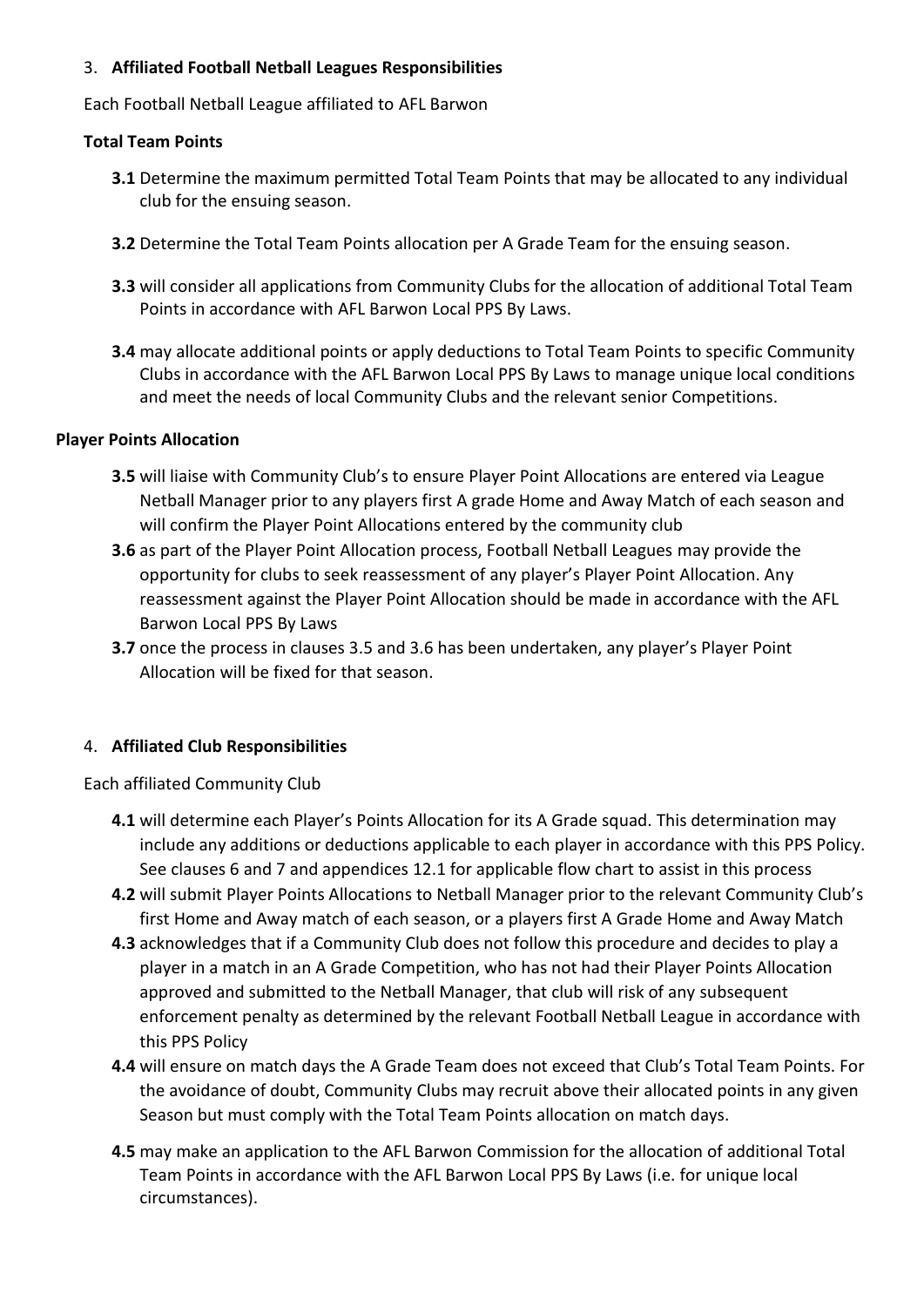## 5. **Player Points Categories**

- **5.1** A player's Category and the subsequent Player Points Allocation will be determined by that player's playing history and achievements and is structured in a way to promote player retention and loyalty
- **5.2** Each player expected to play in the A Grade Team of a Community Club will be allocated a category and a Player Points Allocation as follows:
	- **5.2.1** Category 1- Home Player 1 Point
		- a) Player who has played 40 or more junior games at the aligned junior club up to and including U17 Competition;

or

b) A Player who has played only at that Community Club and for no other Community Club

or

c) A Player who has not played Competitive Netball in the Previous 3 years

NOTE: Under the Category 1 definition, a player may be categorised as a 'home player' at more than one Community Club

- **5.3** If a player does not meet the Category 1 'home player' eligibility above, their points Category will be assessed based on the highest playing level achieved prior to the player joining the current club in the following categories
	- **5.3.1** Category 6- International Tier 1 Player/ SUNCROP Netball- 6 Points
		- a) A current player of Suncorp super netball or in the previous two seasons
		- b) Player who has played represented a Tier 1 Country at an International Event.
	- **5.3.2** Category 5- International Tier 2 Player/ VNL Championship/ ANL/ Suncorp Super Netball League Training Partner – 5 Points
		- a) Player who has played represented a Tier 2 Country at an International Event.
		- b) A current player of a VNL Championship team or has played VNL Championship in the previous two seasons
		- c) A current player of an ANL team or has players ANL in the previous two seasons
		- d) A Suncorp Super Netball training Partner
	- **5.3.3** Category 4- VNL Division 1 or 19 & Under/ State Representation/Premium Community Player – 4 points
		- a) A current player of a VNL Division 1 or 19 & Under team or has played in VNL Division 1 or 19 & under in the previous two seasons
		- b) Players selected in State 17 & Under and 19 & Under teams
		- c) Achieved a club A Grade Best & Fairest top 3 finish, in a A Grade competition only, in the previous season.
	- **5.3.4** Category 3 Senior Community Player and Transferred Junior 3 Points
		- a) Played A grade in another FNL in the previous 3 years
		- b) Transferred junior applies to juniors playing within the AFL Barwon region
	- **5.3.5** Category 2- Development Community Player- 2 Points
		- a) Played B Grade or Lower in an FNL in the previous 3 years
- **5.4** A Community club that has a player that does not meet any of the above player Categories will need to apply to their affiliate Football Netball League to determine the appropriate Player Points Allocation. In Determining the Player Points Allocation, the Football Netball League will have referred to all relevant factors so as not to unreasonably restrict the player's movement between Community Clubs or a player's opportunity to play Netball at a club of her choice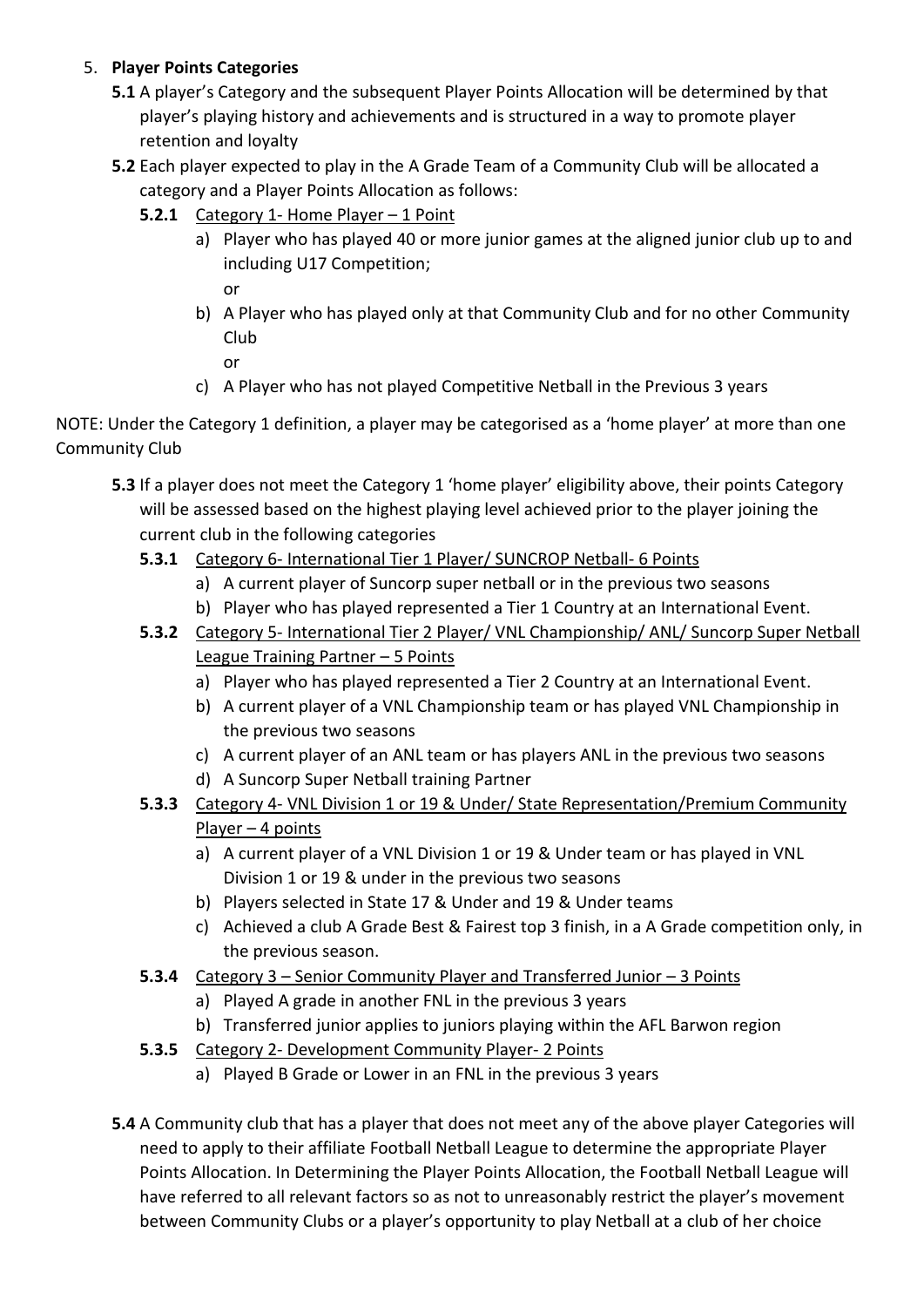**5.5** For the purpose of a Player Points Allocation, a playing coach or playing assistant coach is classified as a player and will be assessed under the above Categories

#### 6. **Additional player point allocations:**

- **6.1** If a player transfers to a Community Club and will be competing against their immediate former Community Club an additional one-point penalty will be applied
- **6.2** Where a player has registered at three (3) or more different Community Clubs in three (3) seasons, one additional point will be applied to that players Player Point Allocations. In determining the 3 season's timeframe, clubs shall assess the current or upcoming season as the first season along with the previous two (2) seasons, as detailed in the examples below.

Club A- 2018 Season Club B- 2017 Season Club C- 2016 Season

**6.3** A Community Club may make an application for a re-assessment under clause 7.3 to the PPP in relation to a player's additional points allocation

### 7. **Deductions and Amendments to player points allocation:**

- **7.1** Once a player's Player Points Allocation has been determined, a reduction of one point will apply for each 'Season of Service' to that players Community Club (Minimum Football Netball Leagues qualification quarters per season), even if not in consecutive years, until the player reaches not less than 1 point. (This is the minimum number of points a player can have). For the avoidance of doubt, if a player is eligible for underage Netball at his/her club, they must play minimum quarters to meet the criteria for a Season of Service point reduction.
- **7.2** Where a player qualifies in more than one category based on their playing history in current Season or any of the previous 3 Seasons, the Category with the highest points will apply, hence the use of the flow chart in appendix 12.3 (Category 1- Home Players are excluded)
- **7.3** The PPP may, acting reasonably, reassess an individual player's Player Points Allocation where it is deemed inappropriate based on playing history and circumstances. In addition, Community Clubs may make an application in accordance with the Local PPS By Laws detailing relevant evidence regarding the reassessment of a player to the PPP.

## 8. **Total Team Points**

- **8.1** The Commission will undertake their own process of Total Team Points allocations and will be responsible for determining Total Team Points for their affiliate Senior Competitions and Clubs. Any alterations to a Community Club's Total Team Points cap for any other reason must be prior approved by the PPP subcommittee.
- **8.2** For each match, a club must ensure that the Total Team Points allocation is calculated based on the maximum number of players allowed to participate. A Grade Team lists must consist of a minimum of 10 listed players and a maximum 12 listed players. It is at the club's discretion to the number of players listed between 10-12 however the Total Team Points calculated for the listed players must not exceed the clubs Total Team Point Allocation.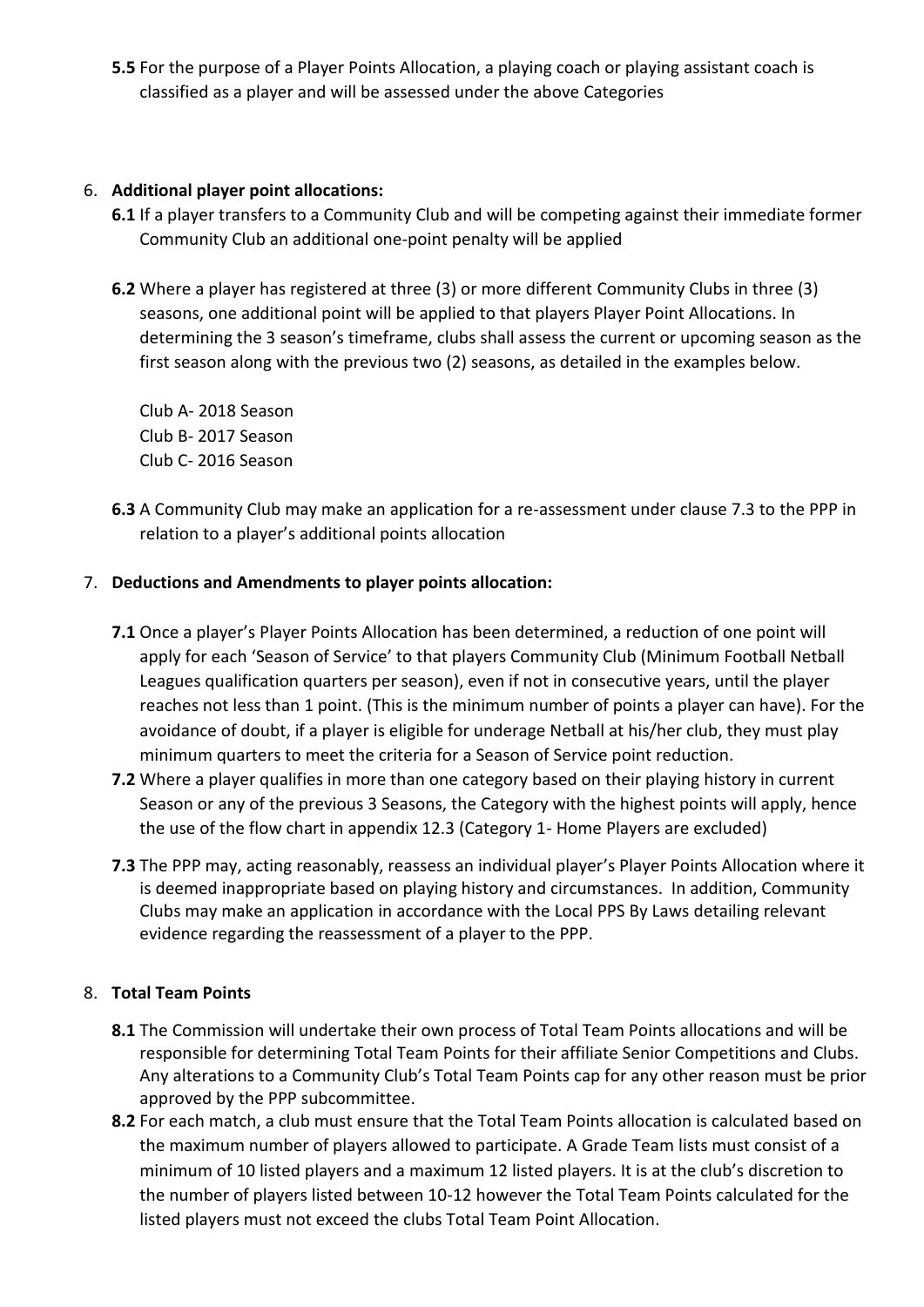### 9. **Enforcement**

- **9.1** Given Player Points Allocations will be managed via Netball Managers
- **9.2** Should any Club knowingly make a false or incorrect declaration regarding Player Points Allocations, the Club may be penalised by the Football Netball League in line with the penalties set out in clause 9.3
- **9.3** Penalties may include (without limitation)
	- (a) Club fines
	- (b) Loss of Premiership Points- Current Season and in the future
	- (c) Suspension from Finals- Current Season and in the future
	- (d) Player/Official Suspensions- for those players/officials that knowingly provide false information to the club;
	- (e) Any other penalty determined by the Football Netball League or Netball Victoria from time to time

In applying any enforcements provisions in relation to any breach of the PPS Policy, Football Netball Leagues shall take into consideration whether the breach was assessed as

- Unintentional- where a club had not been provided with accurate information
- Interpretive- where a club had applied the policy in a manner that the policy was not intended
- Intentional- where a clear breach had occurred with little or no regard to the requirements of the policy

## 10. **Appeal and Review**

- **10.1** Where a Community Club is of the view that a player's Player Points Allocation is deemed inappropriate under this PPS Policy following a reassessment conducted by the PPP, an appeal against that Player Points Allocation must be submitted to The Commission in accordance with the Local PPS By Laws.
- **10.2** Where a Club is of the view that its own Total Team Points is deemed inappropriate following a reassessment by the PPP, an appeal against that Player Points Allocation must be submitted to The Commission in accordance with the Local PPS By Laws.
- **10.3** The PPP will review the PPS Policy and Local By Laws throughout each Season.